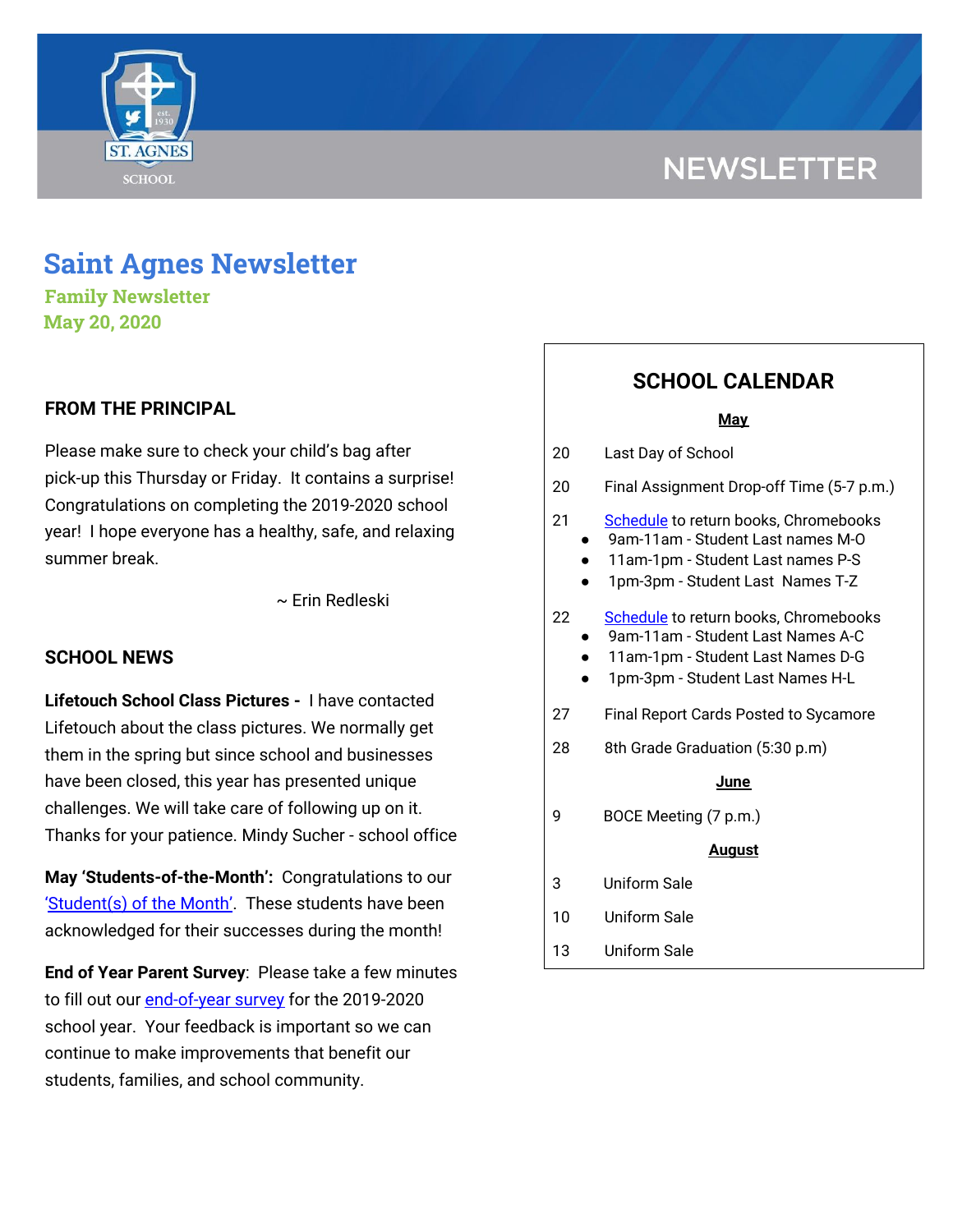**2019-2020 End-of-Year Awards:** Since we are unable to celebrate award recipients in church as a school community, please take a moment to view the attache[d](https://drive.google.com/file/d/1emJ8Ifg0iDte-db-v7yYMrbPs16TxeBG/view?usp=sharing) **[awards](https://drive.google.com/file/d/1emJ8Ifg0iDte-db-v7yYMrbPs16TxeBG/view?usp=sharing)** video. Congratulations to [students](https://docs.google.com/spreadsheets/d/1_0YHJrxh8VqbBUlOaMHZXxxxpnEKtmQbx2IYjhr03CU/edit?usp=sharing) receiving end-of-the-year awards! The award categories are the Christian Respect Award, Great Effort Award, and Wildcat Award

**Community Connection Survey:** As we wrap up the 2019-2020 school year, we are continuing to update our community connections and would love to know a little more background about our school families. Please fill out the [Community](https://www.surveymonkey.com/r/JJ5CH8Y) Connection Survey, and let us know more about you! The survey link is below and should take less than five minutes to complete. Thank you to those who completed the survey in the fall. Your help is greatly appreciated.

**Report Cards:** On your child(ren)'s Q4 report card, special classes will be marked as pass/fail using the following notations: 0/P or P = Pass and 0/F or F = Fail. Report cards will be available for viewing near the end of May.

**Tuition 2020-2021 School Year**: There will not be an increase in tuition for the 2020-2021 school year. Please refer to our school website under [admissions](https://school.saintagnes.com/admission/) for our current parish and out-of-parish [tuition](https://school.saintagnes.com/wp-content/uploads/2020/05/Tuition-Rates-2020-21.pdf) rates.

**Schoolbelles 2020-21 Uniform Guide**: Saint Agnes school uniforms for the upcoming school year can be purchased online using the following [link](http://www.schoolbelles.com/myschool/M37/s1947). A [uniform](https://drive.google.com/file/d/1RrodCix7XMaKmFLjeeyDJ5NohyzRQlZ3/view?usp=sharing) quide with pricing is also available. Schoolbelles is currently offering free shipping on all orders.

#### **PTO NEWS**

**Thank You:** The PTO Committee would like to thank everyone for the help and support this year. We were able to host a number of events for students and parents. Even though some were in a version different than we were accustomed to, the community was there. Thank you to all of our many volunteers who gave your time and talents in the classrooms and cafeteria, on committees that plan our events and those who attended the events to provide additional support. We appreciate each of you. As we wrap up this school year, we are grateful for the Saint Agnes faculty, administration, and of course our community for its strength and resilience. We are privileged to serve in our roles for the school. As we begin to plan for next year, we may face different challenges and believe the community will continue to be here for support. Volunteers are always needed and welcomed, we appreciate all ideas you may have and any time you can spare. Enjoy your summer, we look forward to seeing everyone in the fall.

Regards, The 19-20 PTO Committee, Amy Lantz, Rebecca Gearing, and Nancy Schrand-Ditrick

#### **Mission Statement of Saint Agnes School**

Saint Agnes School exists to provide excellence in Catholic education while inspiring and empowering our students to live the Gospel message of Jesus Christ. As compassionate and faithful Christians, we continue to pursue our spiritual journey, achieve our highest academic potential, and be stewards of the Catholic faith to others.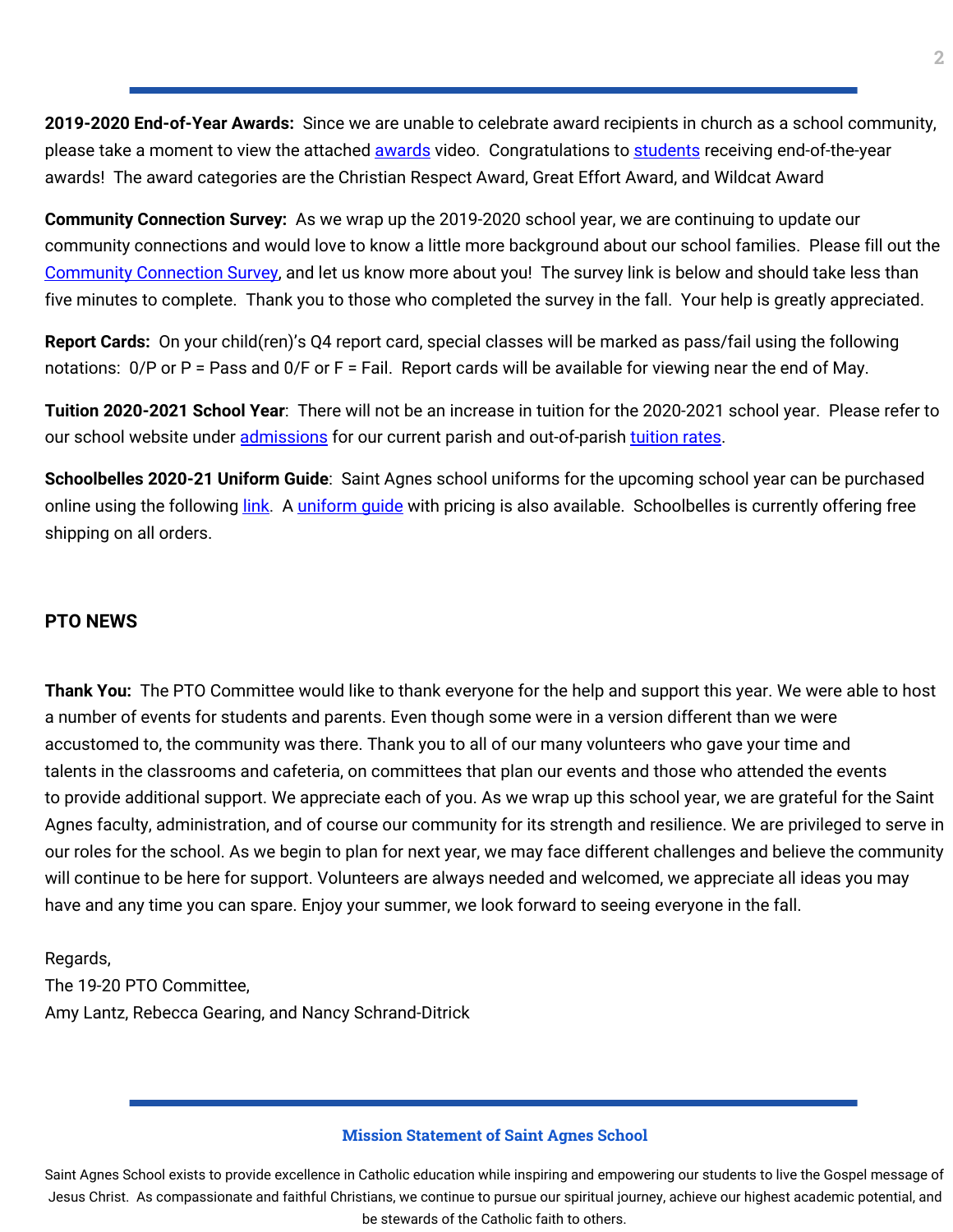**School Supply Packs:** Once again, the PTO is offering the opportunity to purchase school supplies conveniently. Order now through June 14th with guaranteed delivery before school starts. Pick up will be at Meet-the-Teacher Night in August. Order at https://www.educationalproducts.com/shoppacks/ our school code is STA216. Review the school supply list for each grade. Book covers and art shirts are "Add On" items and listed separately on Page 2 of the site. There is not an offering of headphones this year. Some classes (K, 4th and 5th ) have items that will need to be purchased from the school. If there are any questions please contact Amy Lantz, amykilgore18@hotmail.com or 513-378-3602.

**Uniform Exchange:** If you have outgrown your 2020 school year uniforms and would like to donate them to the school, PTO will hold a used -uniform sale. You may drop your items off in the bins during end-of-year drop-off times on Thursday, May 21st and Friday, May 22 in the gym. Items must be clean, no holes or stains and in good shape. Dates for the used uniform sale are Monday, August 3 and 10, and Thursday, August 13 in the school cafeteria. Times will be announced soon. \$5 per item or 5 items for \$20. If you would like to volunteer to help with this event please contact Meg [Megkoehl@yahoo.com](mailto:Megkoehl@yahoo.com)

**Big Blue Bash Raffle Ticket Reward** - If your family sold 10 raffle tickets, thank you! Be sure to look for an envelope in your child's belongings for a special appreciation treat. Any questions, contact saintagnesbigbluebash@gmail.com

#### **Other Ways to Support Saint Agnes PTO during the summer:**

*Box Top App*: Remember to scan your shopping receipts for Box Top credits this summer. Go to https://www.boxtops4education.com/ see all of the participating products. The App can be found in the App Store and Google Play.

*Kroger and Remke Community Rewards*: If not already, please make Saint Agnes School the recipient of your Community Rewards for your Kroger Plus and Remke Rewards cards. A percentage of all purchases goes to the PTO.

#### **BOOSTER NEWS**

Smiles and Miles 5k: Smiles and Miles will celebrate the 10<sup>th</sup> anniversary of the event this September. The committee is looking forward to the event and need additional volunteers to help with planning. We are in need of someone with interests in helping with social media. If you are interested in helping or would like more information, please email smilesandmiles5k@gmail.com.

#### **Mission Statement of Saint Agnes School**

Saint Agnes School exists to provide excellence in Catholic education while inspiring and empowering our students to live the Gospel message of Jesus Christ. As compassionate and faithful Christians, we continue to pursue our spiritual journey, achieve our highest academic potential, and be stewards of the Catholic faith to others.